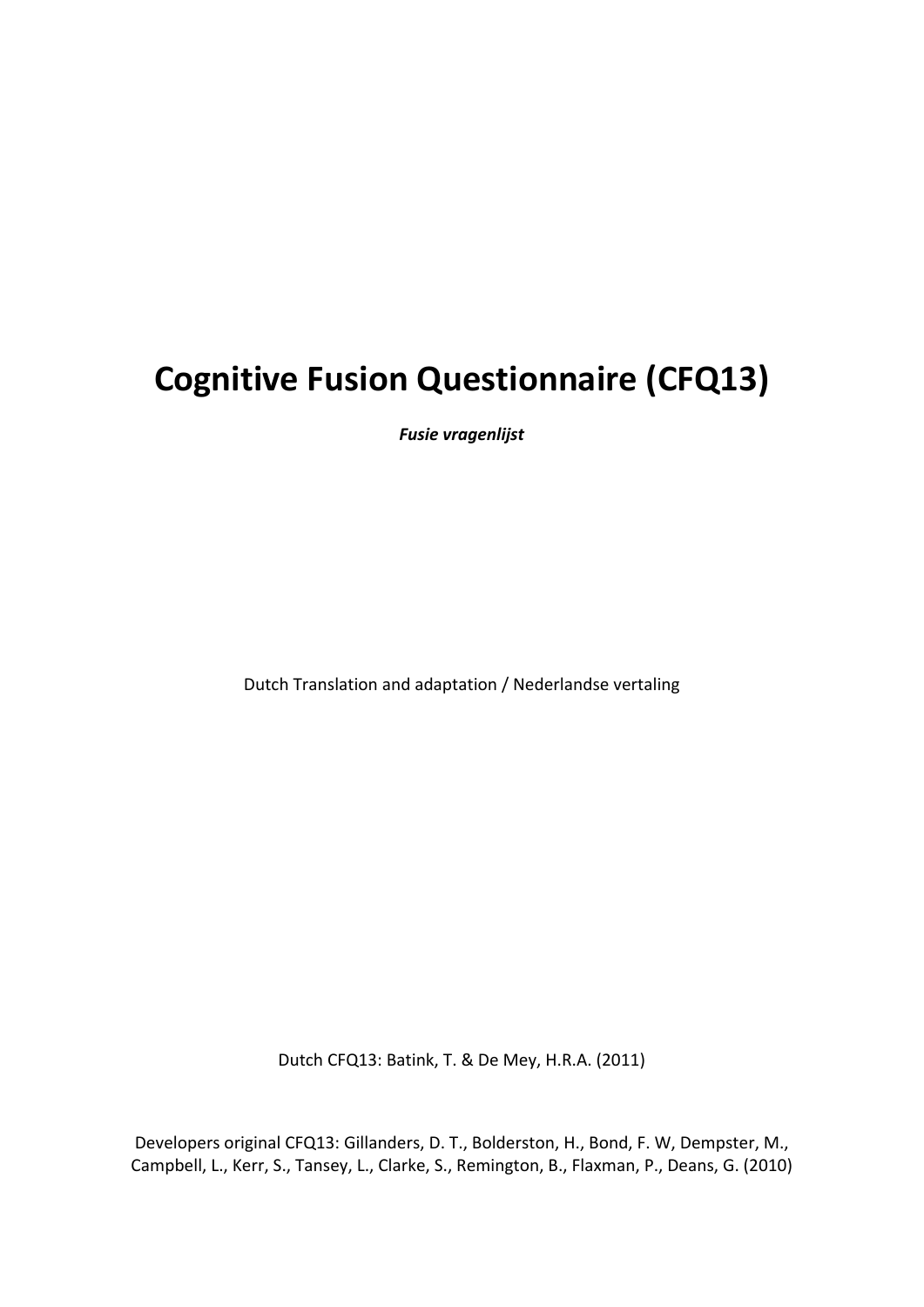#### **CFQ13**

Hieronder vindt u een lijst met beweringen. Geeft u alstublieft aan in hoeverre elk statement op u van toepassing is door een cijfer te omcirkelen. Gebruik de schaal hieronder om uw keuze te maken.

|     | $\mathbf{1}$                                                                                                                                                                                              | 2 | 3<br>4<br>5 |  |  |              | 6 |                |                | 7              |                |                |  |
|-----|-----------------------------------------------------------------------------------------------------------------------------------------------------------------------------------------------------------|---|-------------|--|--|--------------|---|----------------|----------------|----------------|----------------|----------------|--|
|     | <b>Niet</b><br>Heel zelden<br>Zelden<br>Vaak<br>Soms                                                                                                                                                      |   |             |  |  | Bijna altijd |   |                | Altijd         |                |                |                |  |
|     | Waar<br>waar<br>waar<br>waar<br>waar                                                                                                                                                                      |   |             |  |  |              |   |                | waar           |                |                |                |  |
|     |                                                                                                                                                                                                           |   |             |  |  |              |   |                |                |                |                |                |  |
| 1.  | Mijn gedachten bezorgen mij ongemak of emotionele pijn.<br>$\overline{2}$<br>$\mathbf{1}$<br>3<br>$\overline{4}$                                                                                          |   |             |  |  |              |   |                |                |                | 6              | $\overline{7}$ |  |
| 2.  | $\overline{3}$<br>$\overline{1}$<br>$\overline{2}$<br>$\overline{4}$<br>5<br>Ik raak zo erg in de knoop met mijn gedachten dat ik niet in<br>6<br>staat ben de dingen te doen die ik het liefst wil doen. |   |             |  |  |              |   |                |                |                | $\overline{7}$ |                |  |
| 3.  | Zelfs wanneer ik vervelende gedachten heb, weet ik dat ze<br>$\mathbf{1}$<br>$\overline{2}$<br>$\overline{3}$<br>5<br>6<br>$\overline{4}$<br>uiteindelijk minder belangrijk voor mij kunnen worden.       |   |             |  |  |              |   |                |                |                | $\overline{7}$ |                |  |
| 4.  | Ik over-analyseer situaties tot een punt dat het mij niet meer<br>5<br>$6\phantom{1}$<br>$\mathbf{1}$<br>$\overline{2}$<br>$\overline{3}$<br>4<br>helpt.                                                  |   |             |  |  |              |   |                |                | $\overline{7}$ |                |                |  |
| 5.  | $\overline{1}$<br>$\overline{3}$<br>$\overline{4}$<br>5<br>6<br>Ik worstel met mijn gedachten.<br>$\overline{2}$                                                                                          |   |             |  |  |              |   |                |                | $\overline{7}$ |                |                |  |
| 6.  | Zelfs als ik gedachten heb die mij overstuur maken, weet ik dat<br>$\overline{1}$<br>$\overline{2}$<br>$\overline{3}$<br>5<br>$\overline{4}$<br>6<br>ze niet letterlijk waar hoeven te zijn.              |   |             |  |  |              |   |                |                | $\overline{7}$ |                |                |  |
| 7.  | Van sommige gedachten raak ik van streek.<br>$\mathbf{1}$<br>$\overline{2}$<br>$\overline{3}$<br>$\overline{4}$<br>5<br>6<br>$\overline{7}$                                                               |   |             |  |  |              |   |                |                |                |                |                |  |
| 8.  | $\overline{3}$<br>$\overline{2}$<br>5<br>6<br>Gedachten die bij me opkomen moet ik onder controle<br>$\mathbf{1}$<br>$\overline{4}$<br>houden.                                                            |   |             |  |  |              |   |                |                | $\overline{7}$ |                |                |  |
| 9.  | Ik vind het makkelijk om mijn gedachten vanuit een ander<br>$\overline{2}$<br>$\overline{3}$<br>5<br>$\mathbf{1}$<br>$\overline{4}$<br>perspectief te bekijken.                                           |   |             |  |  |              |   |                | 6              | $\overline{7}$ |                |                |  |
| 10. | $\overline{2}$<br>$\overline{3}$<br>$\overline{1}$<br>$\overline{4}$<br>5<br>Ik heb de neiging erg verstrikt te raken in mijn eigen<br>6<br>gedachten.                                                    |   |             |  |  |              |   |                | $\overline{7}$ |                |                |                |  |
| 11. | Ik heb de neiging erg sterk te reageren op mijn eigen<br>gedachten.                                                                                                                                       |   |             |  |  |              |   |                | $\overline{4}$ | 5              | 6              | $\overline{7}$ |  |
| 12. | Ik kan negatieve gedachten over mijzelf hebben en<br>$\mathbf{1}$<br>tegelijkertijd weten dat ik oké ben.                                                                                                 |   |             |  |  |              |   | $\overline{3}$ | $\overline{4}$ | 5              | 6              | $\overline{7}$ |  |
| 13. | $\overline{3}$<br>Het is erg moeilijk om verontrustende gedachten los te laten,<br>1<br>$\overline{2}$<br>$\overline{4}$<br>zelfs wanneer ik weet dat los laten mij zou helpen.                           |   |             |  |  |              |   | 5              | 6              | $\overline{7}$ |                |                |  |

*Hartelijk dank voor het invullen van deze vragenlijst.*